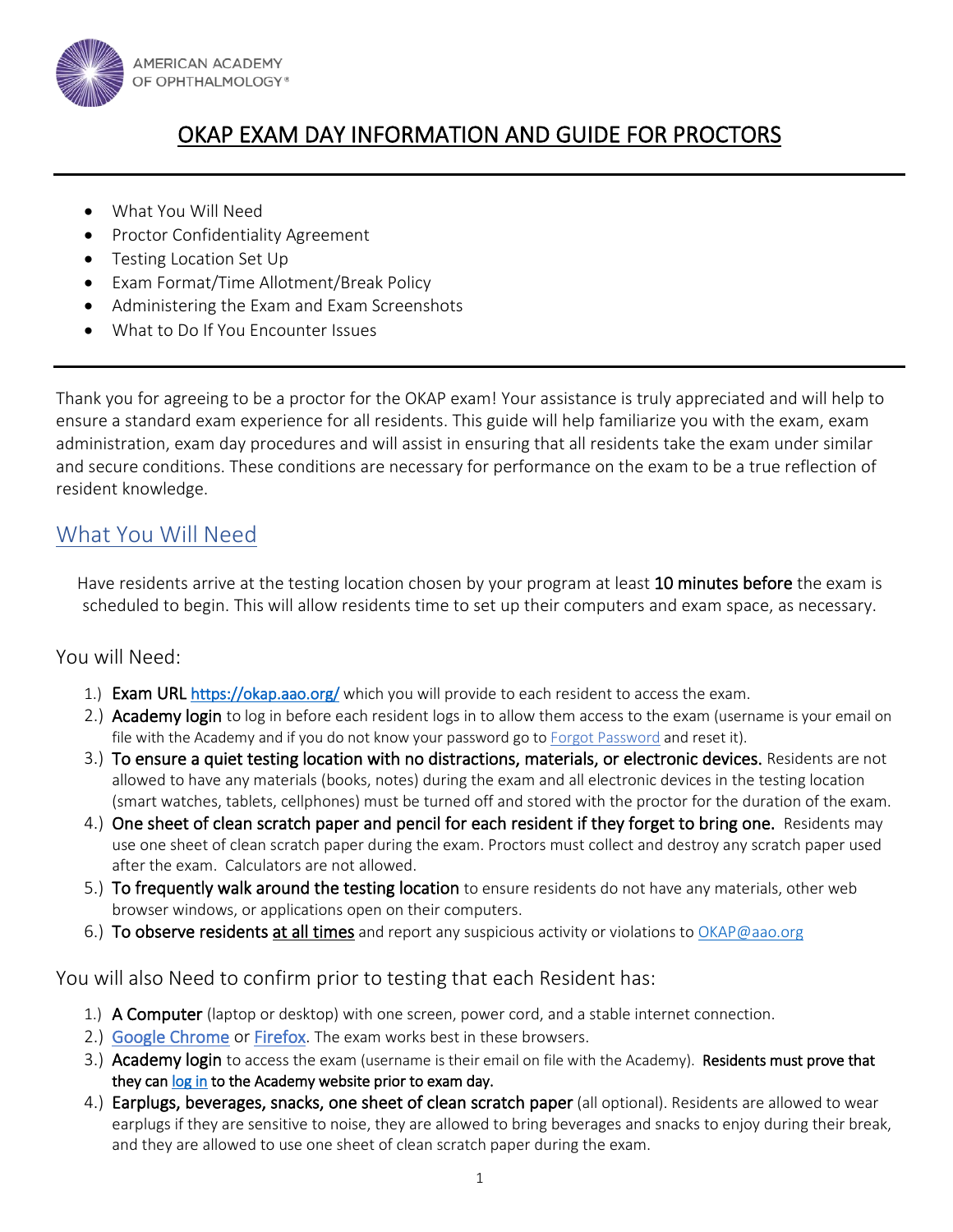# Proctor Confidentiality Agreement

All proctors are required to agree to the terms and conditions in the Proctor Confidentiality Agreement below. This agreement will appear in a pop-up window after you log in and before each resident is given access to the exam. You must acknowledge and accept these terms before the resident can begin testing.

#### OKAP Exam Proctor Confidentiality Agreement

In discharging my responsibilities as proctor during the OKAP Exam administration, I agree to abide by the following guidelines to ensure fair and proper testing and to protect the security of the exam.

To avoid the appearance of any impropriety, I will not:

- 1. Administer the exam in a manner that does not comply with the instructions/procedures as described in the OKAP Exam Day Information and Guide for Proctors document.
- 2. Administer or provide access to the exam to anyone other than to residents who are registered through the Academy to take the exam.
- 3. Tamper with or manipulate exam software in any manner for purposes other than delivering the exam.
- 4. Help or assist residents in any way with exam content or questions during the exam.
- 5. Disclose, by any of the following or similar means: copying, photographing, screen printing, digital transfer, transfer by handwritten notes, audio or video recording, any electronic means or technology, or relay by word of mouth, exam content that I am exposed to during the performance and normal course of my duties as a Proctor.

I understand and agree that the Academy reserves the right to invalidate exam scores or exam results where I have violated the guidelines above. Under no circumstances will I provide or allow access to any OKAP Exam items or OKAP Exam software to any third parties, except for residents who are registered through the Academy to take the Exam.

I further understand that legal action can be brought against me for any failure by me to discharge my responsibilities hereunder.

## Testing Location Set Up

The OKAP exam testing location must be a quiet space with no distractions and no one other than the residents and proctor(s) are allowed to be present during the exam. The testing location should have a strong, stable internet connection and allow space for the proctor(s) to frequently walk around freely and observe all angles of the residents and their screens. Programs will decide where residents will take the exam on campus (computer labs, conference rooms, lecture halls, etc.) and ensure that there is enough space or barriers to prevent residents from seeing another resident's screen (if no barriers are available programs can arrange their testing location in a U, circle facing out, or similar setup).

Proctors must communicate with their programs and ensure the testing location is set up appropriately.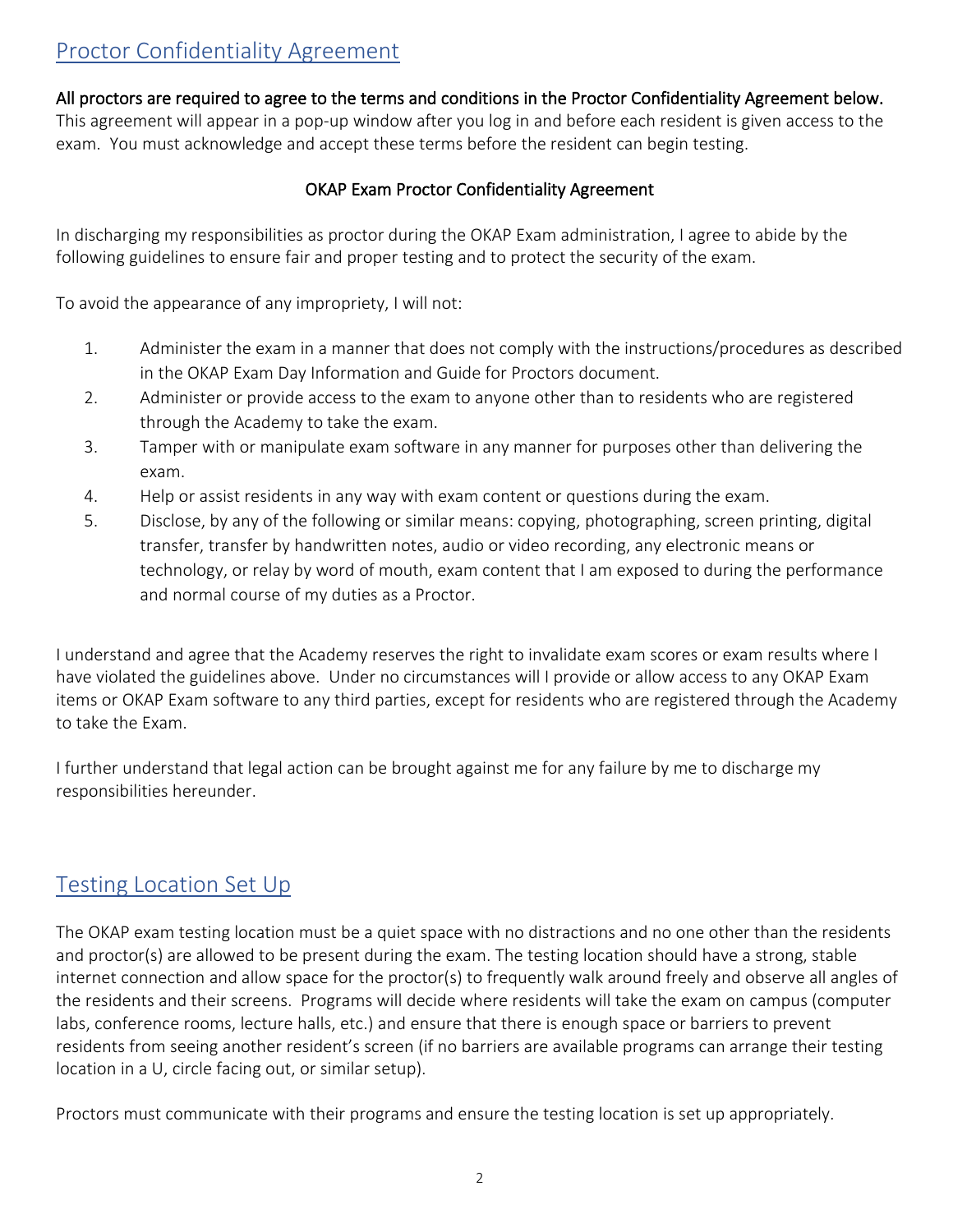The OKAP exam consists of 260 multiple choice questions equally randomized across the thirteen BCSC sections/ophthalmic practice areas.

- Residents will be able to enlarge images (by clicking on them), skip items, mark items for review, and be presented with a summary (at any time during the exam) of all items displaying which items are marked or unanswered before officially submitting the exam.
- The submit exam button will only appear after all 260 questions have been answered or after reaching the exam time limit.

The OKAP exam time is 4 hours and 40 minutes (Residents will have 4 hours and 30 minutes to complete the exam, plus 10 minutes for a break).

- Immediately after 2 hours and 15 minutes have elapsed or answering 130 items, residents will be allowed a 10 minute optional break.
- Proctors must supervise residents during their break and ensure that residents do not communicate with anyone, use any electronic device, or access any reference materials. Residents are allowed to eat, drink, stretch, or use the restroom.

# Administering the Exam and Exam Screenshots

To administer the exam, Proctors will follow these steps:

- 1.) Proctors ensure a quiet testing location (no distractions, materials, electronic devices, or other people are in the room) and ensure that there is enough space to prevent residents from seeing each other's screens.
- 2.) Proctors provide one sheet of clean scratch paper and pencil for each resident if needed.
- 3.) Proctors provide the Exam URL to each resident.
- 4.) Proctors log in and accept the Proctor Confidentiality Agreement to approve exam access for each resident by logging in using their Academy username and password.
- 5.) Residents log in using their Academy username and password.
- 6.) Residents test and Proctors observe residents at all times by frequently walking around the testing location.
- 7.) Residents take a 10-minute optional break when prompted through their exam and Proctors supervise residents to ensure residents do not communicate with anyone, use any electronic device, or access any reference materials. Residents are allowed to eat, drink, stretch, or use the restroom.
- 8.) Residents complete the exam and may leave the testing location (Proctors must collect and destroy any scratch paper used during the exam before the resident is allowed to leave the testing location).
- 9.) Proctors report any suspicious activity or violations to [OKAP@aao.org](mailto:OKAP@aao.org)

To familiarize yourself with the exam platform and to help troubleshoot if needed, exam screenshots showing every step and feature are provided below. These screenshots are from the OKAP Exam Day Guide for Residents and are from the residents' perspective: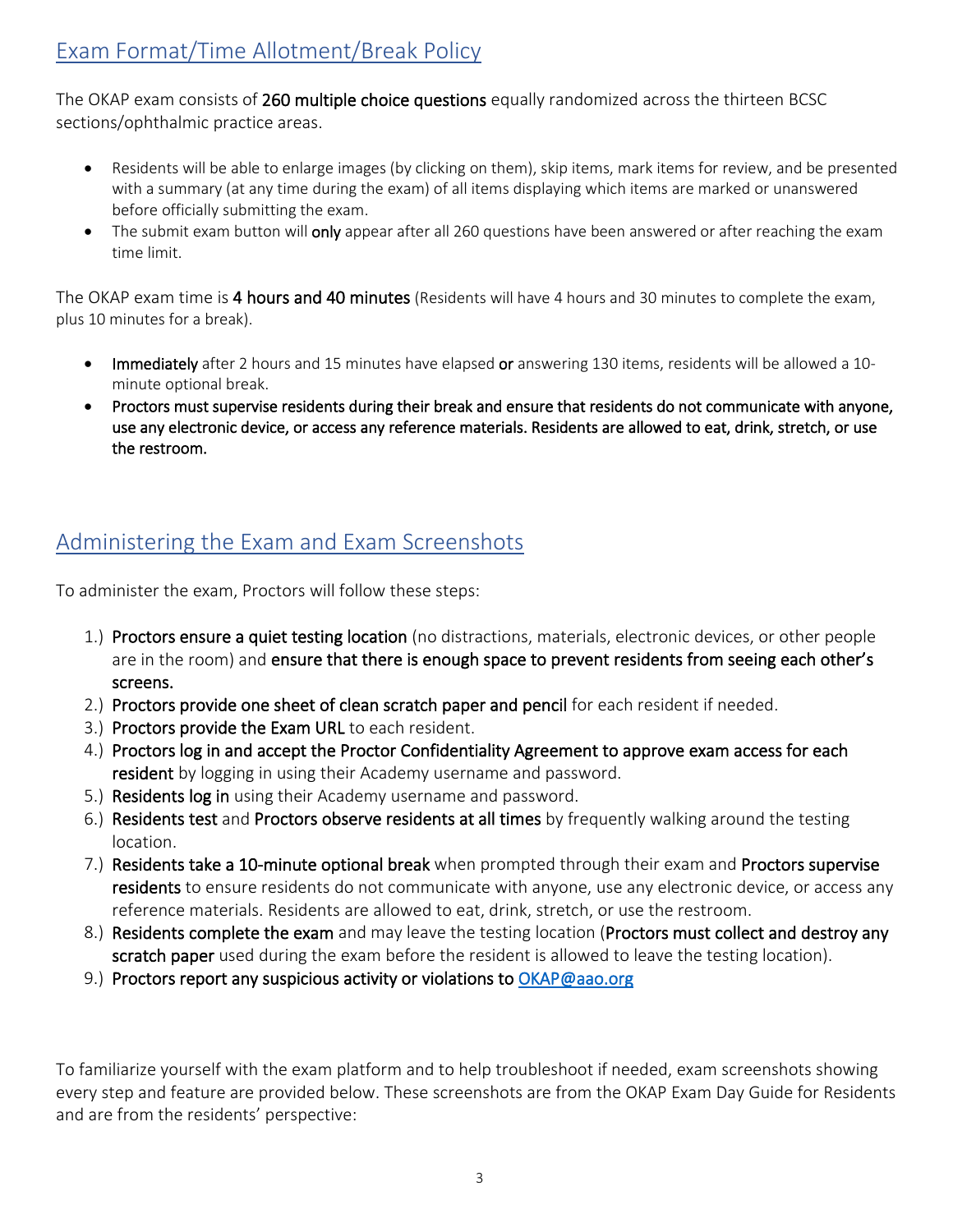## Beginning the Exam

1.) Your proctor will provide you with the exam URL and the proctor will Log In on your computer with their Academy account:

| AMERICAN ACADEMY<br>OF OPHTHALMOLOGY*<br><b>For Ophthalmologists</b><br>For Practice Management For Public & Patients | н<br><b>Wember Directory</b><br>Q<br>Search AAO.org<br>Foundation<br>Museum of the Eye<br>About                                                                                                                                                                                                                                                                                                              |
|-----------------------------------------------------------------------------------------------------------------------|--------------------------------------------------------------------------------------------------------------------------------------------------------------------------------------------------------------------------------------------------------------------------------------------------------------------------------------------------------------------------------------------------------------|
| Log In or Create an Account<br>Email:<br>Password:<br>.oa Ir<br>Forgot email address?<br>Forgot password?             | Not an Academy member?<br>You can still become a Registered User of aao.org. Create an Account<br>If you believe you have an account and are unable to log in, DON'T<br>CREATE A NEW ACCOUNT.<br>Contact:<br>member_services@aao.org<br>Tel: 866.561.8558 (toll free, U.S. only) or +1.415.561.8581<br><b>Discover the Academy</b><br>• Learn more about the Academy<br>. Visit our Getting Started tutorial |

2.) After the proctor logs in they will be presented with the Proctor Confidentiality Agreement pop-up that they will need to Accept:

|                                    | AMERICAN ACADEMY"<br><b>OKAP Exam</b><br><b>JE OPHTHAI MOLOGY</b>                                                                                                                                                                                                                                                                                                                                                                                                                                                                                                                                                                                                                                                                                                                                                                                                    | Brandon Nolke Logout |  |
|------------------------------------|----------------------------------------------------------------------------------------------------------------------------------------------------------------------------------------------------------------------------------------------------------------------------------------------------------------------------------------------------------------------------------------------------------------------------------------------------------------------------------------------------------------------------------------------------------------------------------------------------------------------------------------------------------------------------------------------------------------------------------------------------------------------------------------------------------------------------------------------------------------------|----------------------|--|
|                                    | PROCTOR CONFIDENTIALITY AGREEMENT AND GENERAL TERMS OF USE<br>FOR EXAMS DEVELOPED FOR THE<br>AMERICAN ACADEMY OF OPHTHALMOLOGY (AAO)                                                                                                                                                                                                                                                                                                                                                                                                                                                                                                                                                                                                                                                                                                                                 | $\times$             |  |
|                                    | In discharging my responsibilities as proctor during the OKAP Exam administration, I agree to abide by the following guidelines to ensure fair and proper testing and to<br>protect the security of the exam.<br>To avoid the appearance of any impropriety, I will not:                                                                                                                                                                                                                                                                                                                                                                                                                                                                                                                                                                                             |                      |  |
| $\overline{2}$ .<br>3.<br>4.<br>5. | 1. Administer the exam in a manner that does not comply with the instructions/procedures as described in the OKAP Exam Day Information and Guide for Proctors<br>document.<br>Administer or provide access to the exam to anyone other than to residents who are registered through the Academy to take the exam.<br>Tamper with or manipulate exam software in any manner for purposes other than delivering the exam.<br>Help or assist residents in any way with exam content or questions during the exam.<br>Disclose, by any of the following or similar means: copying, photographing, screen printing, digital transfer, transfer by handwritten notes, audio or video recording,<br>any electronic means or technology, or relay by word of mouth, exam content that I am exposed to during the performance and normal course of my duties as a<br>Proctor. |                      |  |
|                                    | I understand and agree that the Academy reserves the right to invalidate exam scores or exam results where I have violated the guidelines above. Under no<br>circumstances will I provide or allow access to any OKAP Exam items or OKAP Exam software to any third parties, except for residents who are registered through the<br>Academy to take the Exam.                                                                                                                                                                                                                                                                                                                                                                                                                                                                                                        |                      |  |
|                                    | I further understand that legal action can be brought against me for any failure by me to discharge my responsibilities hereunder.                                                                                                                                                                                                                                                                                                                                                                                                                                                                                                                                                                                                                                                                                                                                   |                      |  |
|                                    |                                                                                                                                                                                                                                                                                                                                                                                                                                                                                                                                                                                                                                                                                                                                                                                                                                                                      |                      |  |

3.) Now, the Proctor Login Successful pop-up will display which will allow you to log in and access the exam:

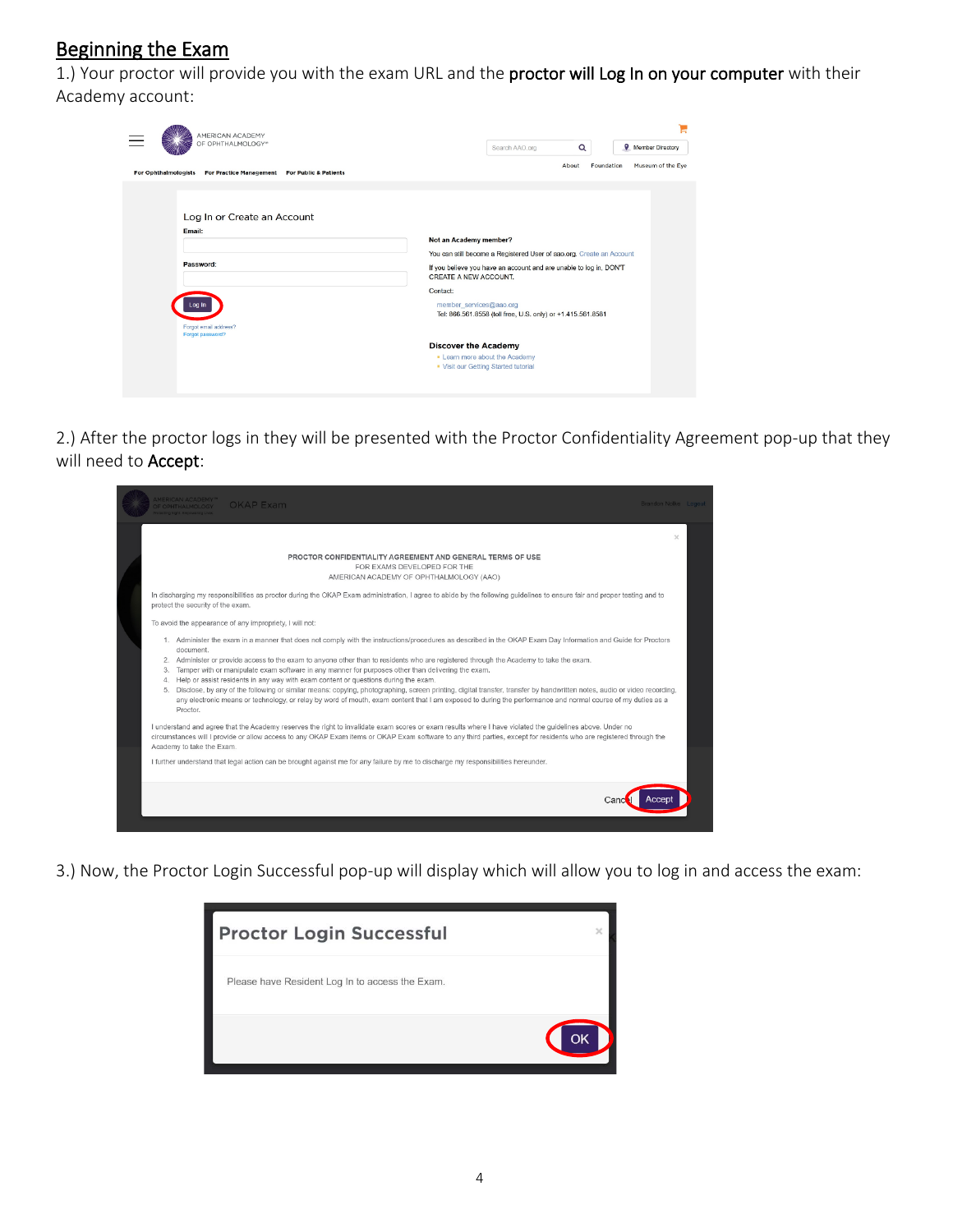4.) Next, you will Log In with your Academy account:

| AMERICAN ACADEMY                                                                                          |                                                                                                                                                                                                                                                                                                     |
|-----------------------------------------------------------------------------------------------------------|-----------------------------------------------------------------------------------------------------------------------------------------------------------------------------------------------------------------------------------------------------------------------------------------------------|
| OF OPHTHALMOLOGY*                                                                                         | $\alpha$<br><b>Q</b> Member Directory<br>Search AAO.org                                                                                                                                                                                                                                             |
| <b>For Ophthalmologists</b><br><b>For Practice Management</b><br><b>For Public &amp; Patients</b>         | Museum of the Eye<br>About<br>Foundation                                                                                                                                                                                                                                                            |
| Log In or Create an Account<br>Email:<br>Password:<br>.oa In<br>Forgot email address?<br>Forgot password? | Not an Academy member?<br>You can still become a Registered User of aao.org. Create an Account<br>If you believe you have an account and are unable to log in, DON'T<br>CREATE A NEW ACCOUNT.<br>Contact:<br>member_services@aao.org<br>Tel: 866.561.8558 (toll free, U.S. only) or +1.415.561.8581 |
|                                                                                                           | <b>Discover the Academy</b><br>• Learn more about the Academy<br>. Visit our Getting Started tutorial                                                                                                                                                                                               |

5.) Then, you will be presented with the Non-Disclosure Agreement. Click I agree to move forward:



6.) Now, you will be brought to the exam start page. After reviewing the instructions click Start Exam Now to create your exam (you may have to wait up to 30 seconds for your exam to load):

| MERICAN ACADEMY?<br>OF OPHTHAI MOLOGY<br>Protecting Sight, Employeesing Lives. | OKAP Exam                                                                                                                                                                                                                                                                                                                                                                                                                                                                                                                                                          | Kathryn Peters Logout |
|--------------------------------------------------------------------------------|--------------------------------------------------------------------------------------------------------------------------------------------------------------------------------------------------------------------------------------------------------------------------------------------------------------------------------------------------------------------------------------------------------------------------------------------------------------------------------------------------------------------------------------------------------------------|-----------------------|
|                                                                                | Welcome to the Ophthalmic Knowledge Assessment Program (OKAP) Examination                                                                                                                                                                                                                                                                                                                                                                                                                                                                                          |                       |
|                                                                                | This exam consists of 260 multiple choice questions equally randomized across the thirteen BCSC sections/ophthalmic practice<br>areas.                                                                                                                                                                                                                                                                                                                                                                                                                             |                       |
|                                                                                | Total exam time is 4 hours and 30 minutes:                                                                                                                                                                                                                                                                                                                                                                                                                                                                                                                         |                       |
|                                                                                | . you will have 4 hours and 30 minutes to complete the exam                                                                                                                                                                                                                                                                                                                                                                                                                                                                                                        |                       |
|                                                                                | · plus 10 minutes for a break:<br>o after 2 hours and 15 minutes have elapsed OR answering 130 items, you will be presented with a pop-up allowing a<br>10 minute break (optional at your discretion).                                                                                                                                                                                                                                                                                                                                                             |                       |
|                                                                                | . During the break you are not allowed to use any electronic device or access any reference materials.                                                                                                                                                                                                                                                                                                                                                                                                                                                             |                       |
|                                                                                | During the exam you will be able to enlarge images (by clicking on the images), skip items, mark items for review, and be presented<br>with a summary (at any time during the exam) of all items displaying which items are marked or unanswered before officially<br>submitting the exam. The Submit Exam button will only appear after you have answered all 260 questions or after reaching 4<br>hours and 30 minutes. Any questions that are incomplete will be marked as unanswered. After you submit your exam you will be<br>presented with a brief survey. |                       |
|                                                                                | <b>Start Exam Now</b>                                                                                                                                                                                                                                                                                                                                                                                                                                                                                                                                              |                       |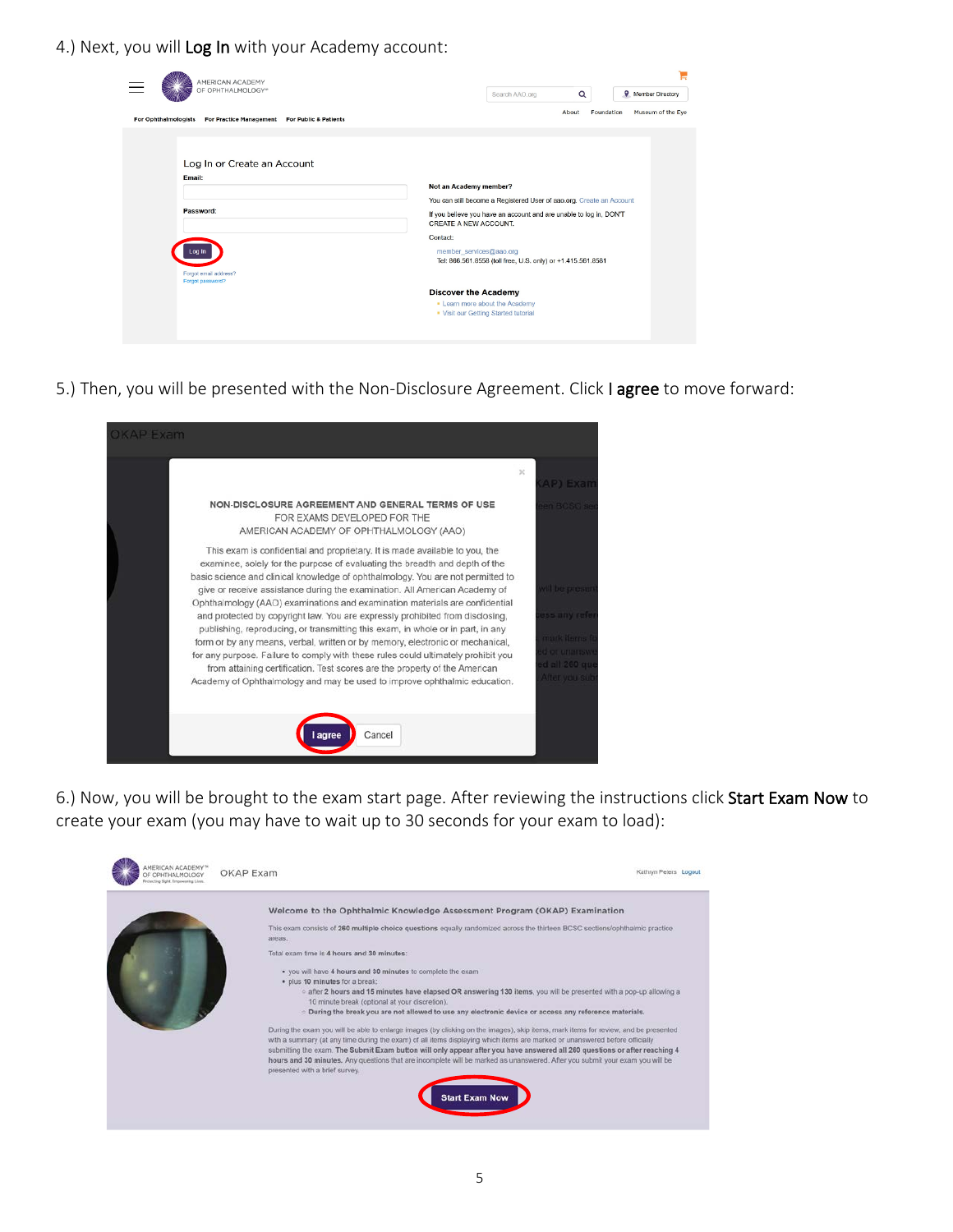7.) Once your exam has loaded, click Start Your Exam to begin testing:



### During the Exam

8.) When you are brought to the first question, you will see the exam features in the banner above:

- Exam timer this shows the time remaining on your exam.
- Mark Question you can click to mark a question for review and return back to it later in your exam.
- View Summary you can see unanswered questions or questions that you have marked for review at any time by sorting with the drop-down option.

| S<br>AMERICAN ACADEMY <sup>™</sup><br>OKAP Exam<br>OF OPHTHALMOLOGY<br>Protecting Sight. Empowering Lives. | Kathryn Peters Logout      |
|------------------------------------------------------------------------------------------------------------|----------------------------|
| Question: 2 of 260<br>04:28:21                                                                             | Mark Question View Summary |
| What is your favorite part of the eye?                                                                     |                            |
| A Cornea                                                                                                   |                            |
| в<br>Retina                                                                                                |                            |
| $\mathbf{c}$<br>Iris                                                                                       |                            |
| D<br>Pupil                                                                                                 |                            |

After reading each question, click on the chosen response, then click the arrow button to move to the next question.

## Break

9.) Immediately after 2 hours and 15 minutes have elapsed or answering 130 items, you will receive a pop-up notifying you to take a 10-minute optional break if needed to use the restroom, stretch, get a drink, etc. When your timer is complete, or if you chose not to take a break, click on Continue Taking the Exam to resume where you left off (you must return within 10-minutes from your break, or the proctor may terminate your exam):

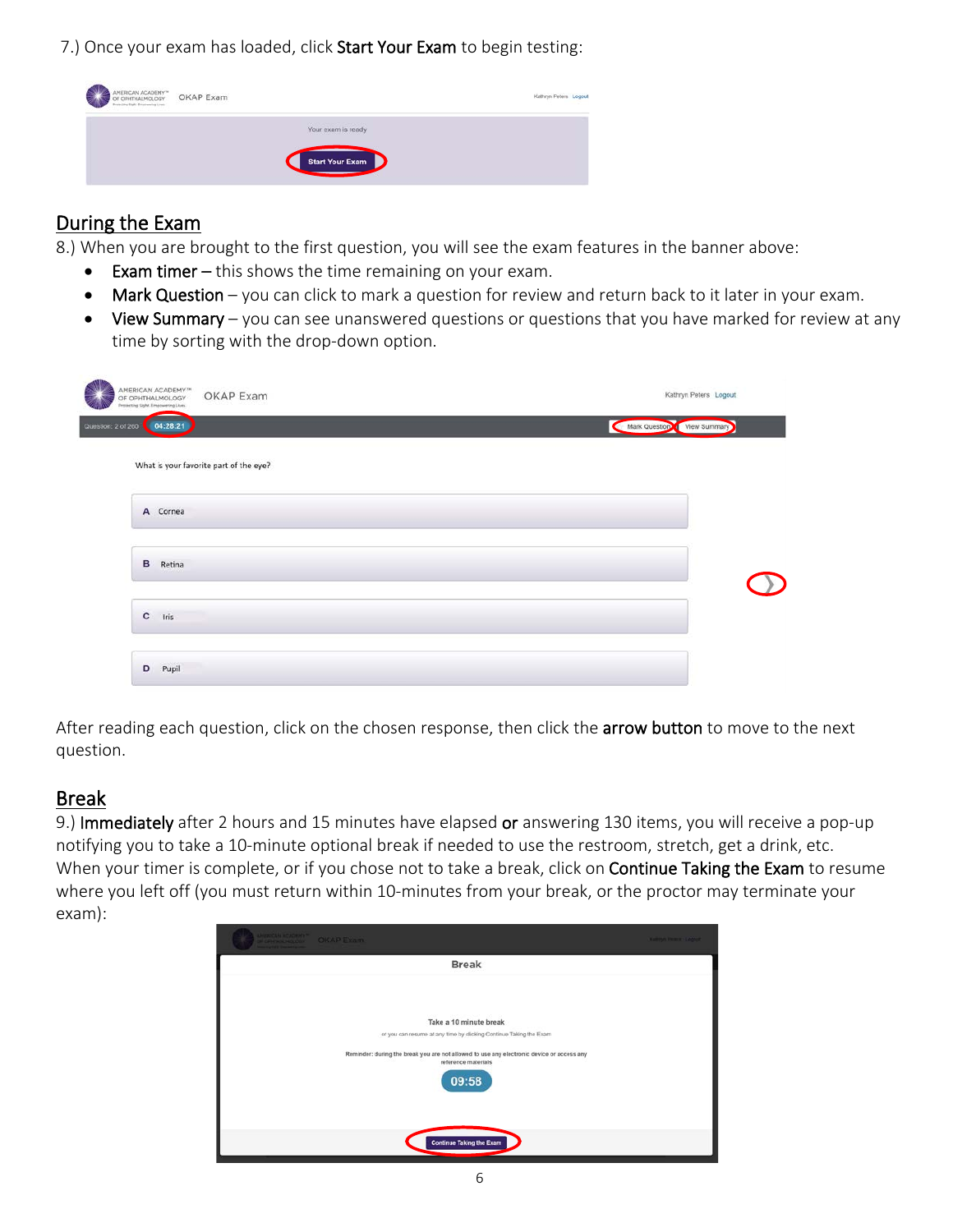### Completing the Exam

10.) After you have answered all 260 questions, you will receive a pop-up to notify you that all of the questions have been answered (the Submit Exam button will only appear after all 260 questions are answered or after reaching the exam time limit). If you reach the end of the exam and you believe you have answered all items, but the Submit Exam button did not appear, click on View Summary to search for Unanswered questions and answer the remaining item(s).

- You have now answered all 260 questions You can click the Submit Exam button below or go to View Summary to review questions before submitting your exam Are you sure you want to Submit Your Exam? Yes No
- From here, you can Dismiss the notice and either click Submit Exam:

Submit Exam

or click View Summary to review questions and make any changes to your responses within the remaining time:

|               | Kathryn Peters Logout |  |
|---------------|-----------------------|--|
| Mark Question | <b>View Summary</b>   |  |

11.) When clicking View Summary, there is a list of your questions and a drop-down option. Marked questions have a star icon next to them and you can click on the question number to go back to that question. When finished reviewing items, click Back to Exam and then Submit Exam:

|                              | AMERICAN ACADEMY <sup>74</sup><br>OF OPHTHALMOLOGY<br>Protecting Sight, Empowering Lives. | <b>OKAP Exam</b> |
|------------------------------|-------------------------------------------------------------------------------------------|------------------|
| 03:56:53                     |                                                                                           |                  |
| Back to Exam                 |                                                                                           |                  |
| All questions                |                                                                                           |                  |
| All questions                |                                                                                           |                  |
|                              | Unanswered questions                                                                      |                  |
|                              | Marked questions                                                                          |                  |
| 2<br>ŵ                       |                                                                                           |                  |
| $\overline{\mathbf{3}}$<br>诈 |                                                                                           |                  |
| 4                            |                                                                                           |                  |
| 5                            |                                                                                           |                  |
| 6                            |                                                                                           |                  |
|                              |                                                                                           |                  |